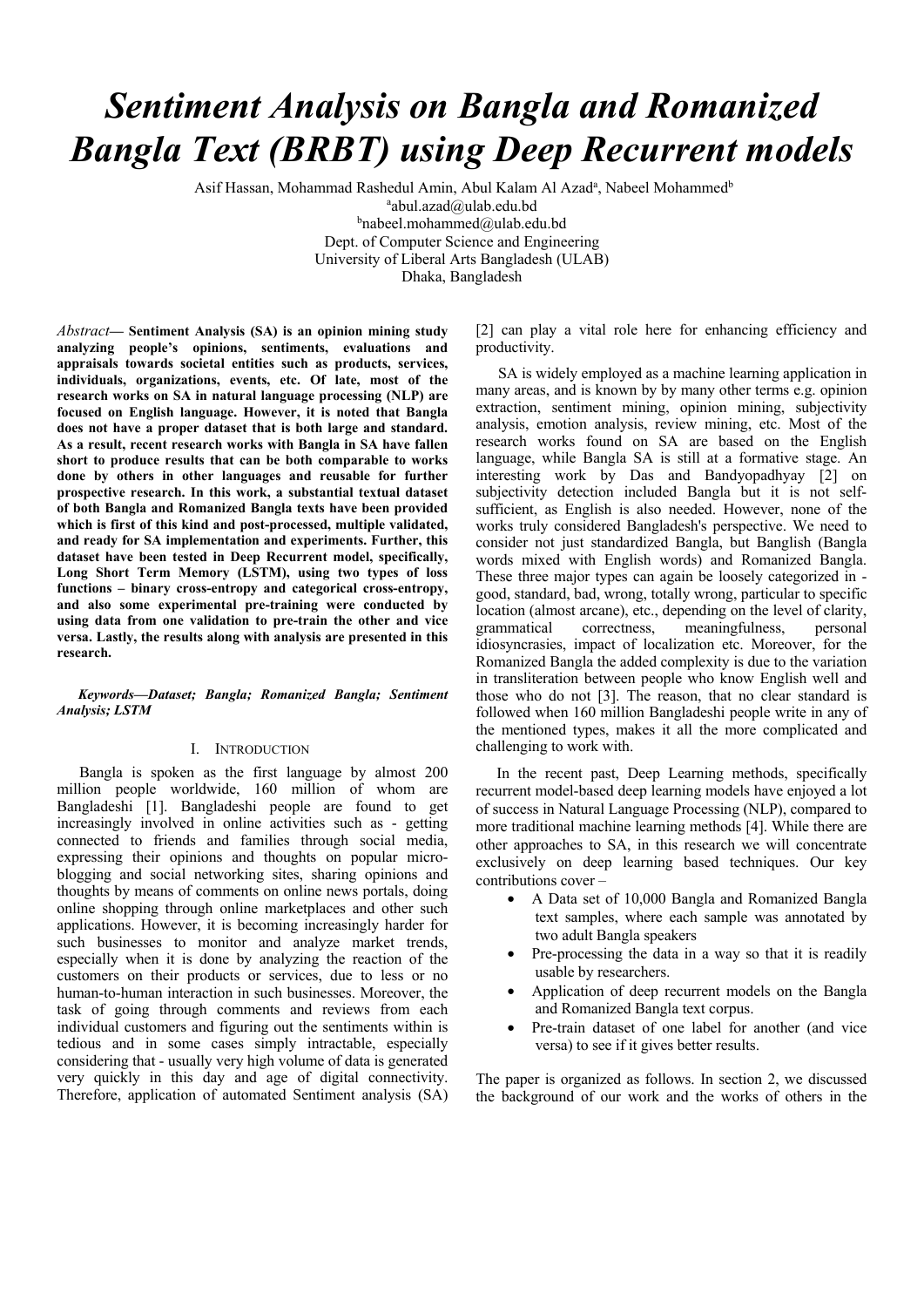same field that inspired and helped us in a way. In section 3, we discussed in details about the dataset that we used for our experiments. Section 4 discusses the methodology and also includes the experimental setup for the deep recurrent models. Section 5 has all the discussion about various results found from our experimentation, and lastly the article concludes with section 6.

### II. BACKGROUND

#### *A. Sentiment Analysis*

A key point of our work is Sentiment Analysis, on Bangla (and Romanized Bangla) language. Although the term "Sentiment Analysis" may have appeared for the first time in Nasukawa and Yi [5] , research works on sentiment appeared as early as in 2000 [6-8]. With advent of social media on internet e.g. Facebook, Twitter, forum discussions, reviews, and its rapid growth, we were introduced to a huge amount of digital data (mostly opinionated texts e.g. statuses, comments, arguments etc.) like never before, and to deal with this huge data the SA field enjoyed a similar growth. Since early 2000, sentiment analysis has become one of the most active research areas in NLP.

However, most of the works are highly concentrated on English language, favored by the presence of standard data sets. Standard datasets allow researchers to do their own experiments and compare their contributions with those of others. For the English language, an example of such a standard SA dataset is the IMDB Movie Review Data set, which contains 50,000 annotated (positive or negative movie review) movie reviews made by the viewers. This dataset was originally created by Maas, Daly [9] and since then has been used by a multitude of different studies.

A detailed survey paper [10] presented an overview on the recent updates in SA algorithms and applications, categorizing and summarizing total 54 articles that had been published till 2014. Godbole, Srinivasaiah [11] collected opinions from newspaper and blogs, and assigned scores indicating positive or negative opinion to each distinct entity in the text corpus to do SA. In [12], they proposed and investigated a paradigm to mine the sentiment from a popular real-time micro-blogging service like Twitter, and they fashioned a hybrid approach of using both corpus-based and dictionary-based methods in determining the semantic orientation of the tweets.

### *B. Sentiment Analysis for Bangla*

It is quite unfortunate that there is no standard collection of data, such as - the IMDB dataset, Twitter corpus etc. for Bangla texts. One effort for standardization came from an automatic translation of positive and negative words of SentiWordNet [13]. However, no corpus was created from this work, thereby limiting its usage to word level determination of sentiment, rather than the more complex natural language processing methods. Additionally, such simplified techniques

do not consider the variety of ways in which people usually write, e.g. spelling mistakes, using colloquial terms etc.

A small dataset of Bangla Tweets were collected along with Hindi and Tamil by Patra, Das [14], where the authors reported on the outcome of a shared Sentiment Analysis task of Indian languages. They used 999 Bangla tweets for training and 499 for testing. They did some post processing such as pruning of emoticons from the tweets and removal of duplicated posts. This data was annotated manually by native speakers. However, in terms of usability the dataset's small size is a limiting factor for modern deep learning techniques.

Another similar collection was done in [15], where 1400 Bangla Tweets were collected automatically. However, their dataset is not publicly available, and the size of the dataset is rather small.

A slightly larger corpus was collected, automatically annotated and manually verified by Das and Bandyopadhyay [2], as their collection was almost 2500 Bangla text samples from news items and blog posts. The uniqueness of their collection over the ones collected by others [14, 15] was the average size of 288 words of their samples, which is quite a bit larger than the 144 character Tweet limit.

With most of the other works proceeded in the similar way, the two biggest issues with the current state of affairs in Bangla SA research are - first and foremost, the absence of a standard and big enough dataset to compare against, which makes comparison of research work extremely difficult, and secondly, none of the Bangla SA research takes into account the very prominent practical aspect of the use of *Romanized Bangla* [3].

## *C. Deep learning*

AI (Artificial Intelligence) has been traditionally done in two ways – i) Knowledge based, and ii) Representation learning based. Knowledge base approach to AI uses logical inference rules to reason about statements input by users. Cyc was one of the most famous of such projects [16]. The failure of knowledge based approach was the driving force into finding a way to give AI the ability to gather its own knowledge by extracting patterns or learning from the data – popularly known as Machine Learning. This new algorithm was based on representation of data or feature. That is, the system is given a number of features about the task in hand on which it will give a decision. Clearly if any of the features were wrong, it would mean wrong representation of the data and the system would not perform well. To rectify this situation representation learning based [17] algorithm was used. This algorithm gave better results than the manually tailored representation of data, and allowed systems to adapt to new tasks with ease. However, using this algorithm it was required that high level abstract features from the raw data were extracted without any error caused by misinterpretation due to the factors of variation, as there can be such factors (e.g. an accent in speakers speech) which would cause false representation in absence of highly sophisticated (human like) understanding. However, deep learning performed better with this issue, as it provides with complex representations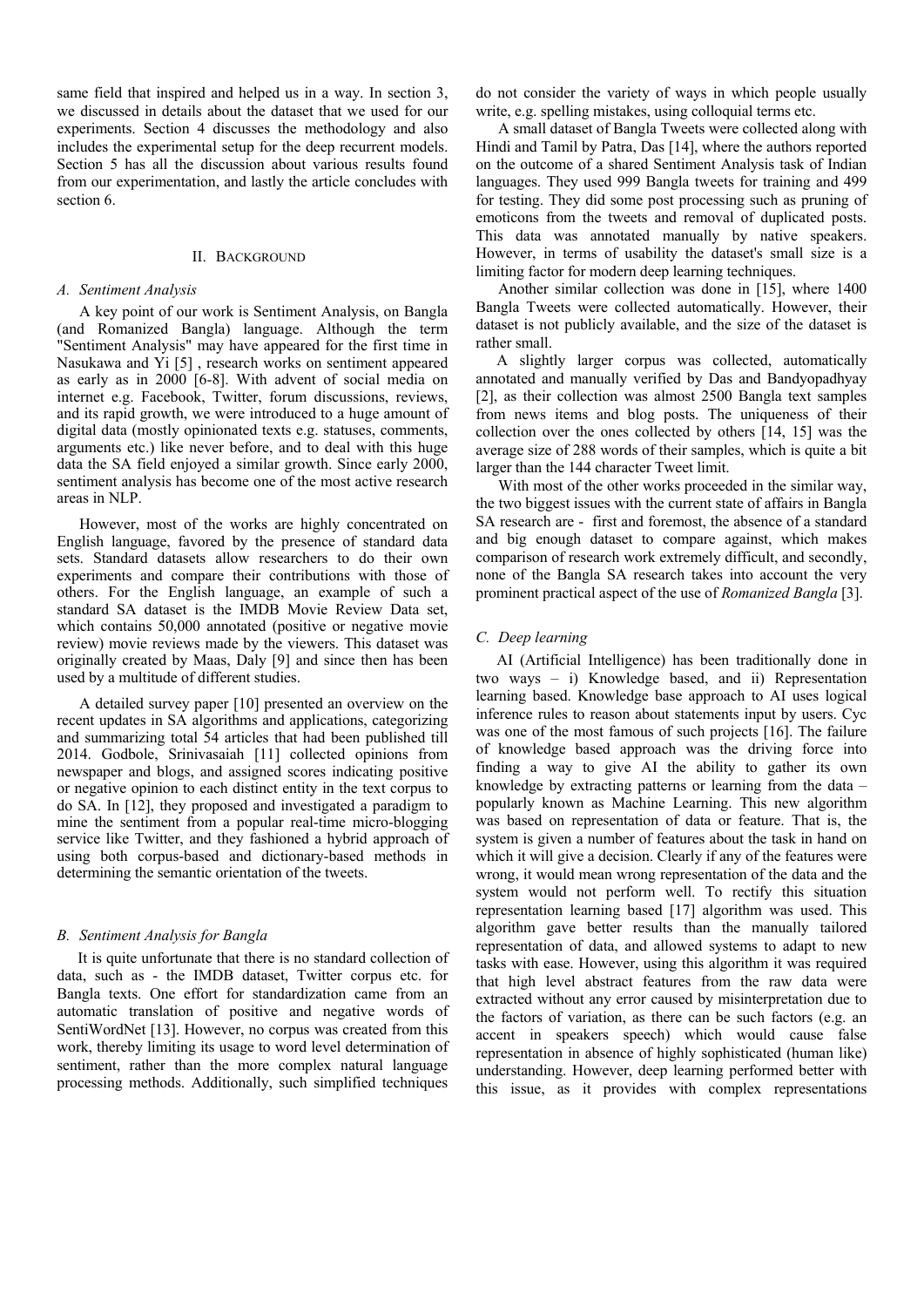expressed in terms of a number of other simpler representations.

## *D. Recurrent Neural Network*

Recurrent Neural Network or RNN in short, has been widely used in speech recognition, handwriting recognition, natural language processing and others. Moreover, RNN is the precursor to LSTM. While traditional neural networks failed to create a persistent model that would somewhat mimic the way our memory cells work for learning and remembering information, RNN – a class of ANN, has an interesting model design with a loop used as a feed-back connection which makes the information persistent [18, 19]. The loop enables the flow of information from one step to the next. It is like there are multiple copies of same network, where a successor gets information from all the predecessors, connected in architecture that excels at processing sequential data.

## *E. Long Short Term Memory (LSTM)*

While RNN's success was critical in speech and pattern recognition due to its ability to remember temporal dependencies, it was not without problems. RNNs were able to connect previous information to current task, only when the gap between the information was small. As the gap widened, RNNs started to perform poorly. Also, the depth and complexity of layers are increase, the vanishing gradient problem causes difficulty in training. Long Short Term Memory (LSTM) is an extension of simple RNNs, which reduce the vanishing gradient problem and can remember dependencies over larger gaps [20]. In 1997, Hochreiter and Schmidhuber introduced LSTM, where a memory cell had linear dependence of its present activity and its past activity. Input and output gates were introduced to efficiently modulate input and output. However, the introduction of forget gates were crucial to effective modulation of the information flow between present and past activities. [21, 22].

$$
t_{\rm c} = \sigma(W_{\rm at}x_{\rm c} + W_{\rm ht}h_{\rm c-1} + W_{\rm et}c_{\rm c-1}) \qquad (1)
$$

$$
f_t = \sigma \left( W_{\kappa f} x_t + W_{\kappa f} h_{t-1} + W_{\kappa f} c_{t-1} \right) \tag{2}
$$

$$
c_t = f_t \odot c_{t-1} + t_t \odot \tanh(W_{xo} x_t + W_{ho} h_{t-1}) \qquad (3)
$$

$$
a_t = \sigma(W_{xo}x_t + W_{ho}h_{t-1} + W_{oo}c_{t-1}) \tag{4}
$$

$$
h_t = \t o_t \Theta \tanh(c_t) \t (5)
$$

Equations 1-5 capture the LSTM model where, σ is the logistic sigmoid function*. i, f, o* and *c* are the input gate, forget gate, output gate, and memory cell activation vectors, respectively. The process in LSTM includes three gating functions. Each memory cell  $c_t$  has its net input modulated by the activity of an input gate, and has its output modulated by the activity of an output gate. These input and output gates provide a context-sensitive way to update the contents of a memory cell. The forget gate modulates amount of activation of memory cell kept from the previous time step, providing a method to quickly erase the contents of memory cells.

## III. DATASET DETAILS

Our dataset is called the BRBT dataset where BRBT stands for Bangla and Romanized Bangla Texts. This Bangla Sentiment Analysis (SA) dataset consists of total 9337 post samples. The dataset is unique because not only this is larger compared to others, but it also encompasses the till-nowignored Romanized Bangla. Romanized Bangla is the Bangla written in English alphabets. Inclusion of Romanized Bangla in the dataset is paramount, because the ease of writing Bangla using any standard QWERTY keyboard (without a Bangla keyboard e.g. Bijoy® keyboard) and the simplicity of using English as base language for the posts, have popularized Romanized Bangla not just in personal messages and micro-<br>blogs but also in Govt. sanctioned mass in Govt. sanctioned mass messages/announcements. The dataset is currently kept private for safe keeping and further improvement. However, it may be made available by personally contacting the owner/authors, and signing a consent form.

## *A. Data Statistic*

Bangla texts holds 72% of whole textual data in the dataset while Romanized Bangla texts is the remaining 28%. There are –

- Total number of entries: 9337
- Bangla entries: 6698
- Romanized Bangla entries: 2639

## *B. Data Sources*

Data were collected from various micro-blog sites, such as, Facebook, Twitter, YouTube etc, and some online news portal, product review panels etc. Following is the statistic of data sources -

- From Facebook: 4621
- From Twitter: 2610
- From YouTube: 801
- From online news portals: 1255
- From product review pages: 50

## *C. Post collection data processing*

- *Removal of emoticons:-* emoticon, hash-tags were removed to give annotators an unbiased-text-only content to make a decision based on three criteria positive, negative and ambiguous.
- *Removal of proper nouns:-* Proper nouns were replaced with tags to provide ambiguity. All text samples were collected from publicly available sources and did not reflect the opinion of the authors.
- *Manual validation (by native speakers):-* Collected data samples are manually annotated into one of three categories: positive (1), negative (0) and ambiguous (A). Each text sample was independently manually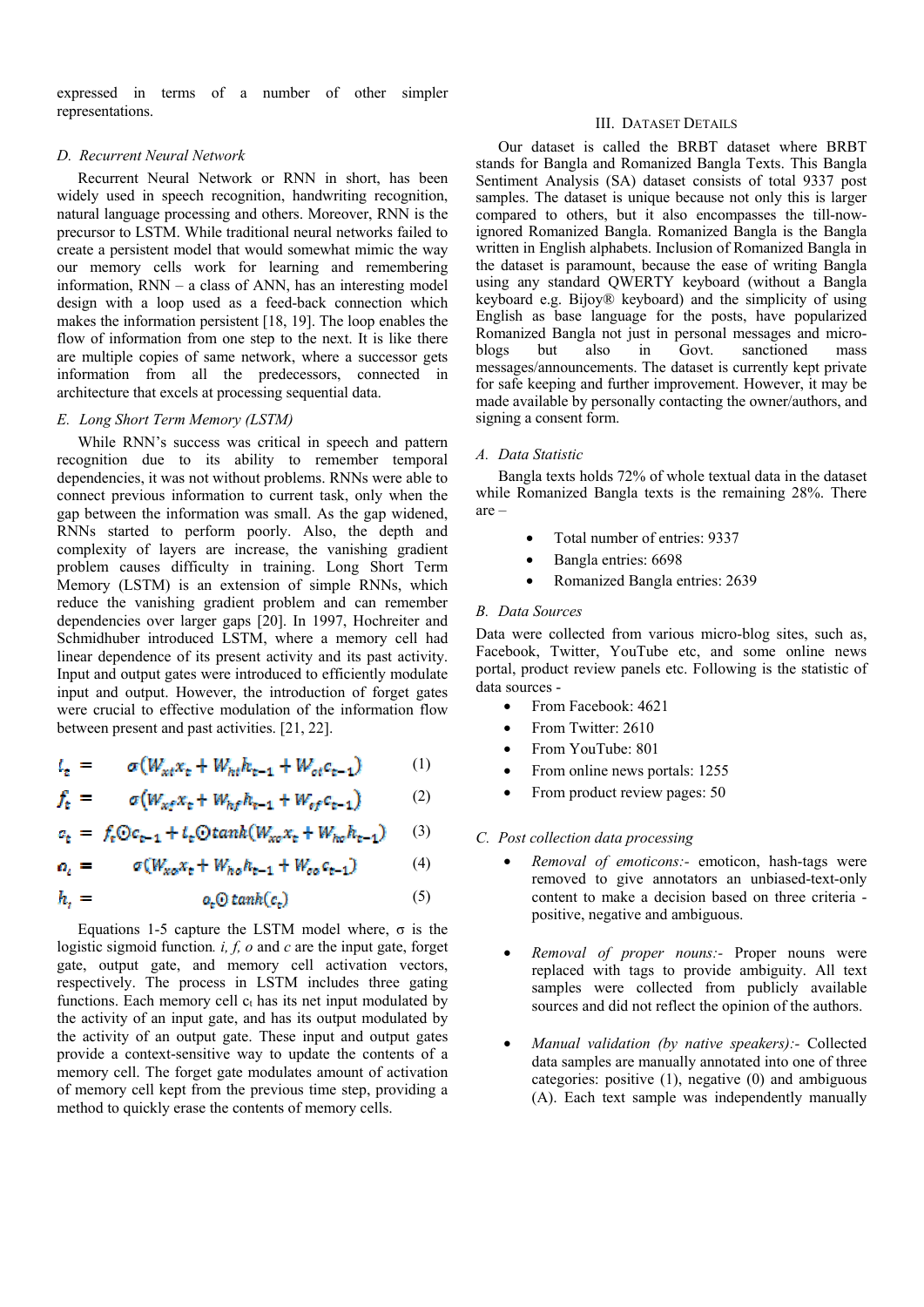annotated by two different native Bangla speaking individuals for total two validations. Each annotator validated the data without knowing decisions made by other. This ensures that the validations are unbiased and personal.

TABLE I. DATASET VALIDATION SAMPLES

| <b>Text Sample</b>                           | <b>Translation</b>                      | 1 <sup>st</sup> Annotator | $2nd$ Annotator |
|----------------------------------------------|-----------------------------------------|---------------------------|-----------------|
| অনেক ভালো হয়েছে গান!                        | Very nice song!                         | Positive                  | Positive        |
| মর্মান্তিক সডক দুর্ঘটনায় ৩<br>জন নিহত।      | 3 dead in a tragic road<br>accident.    | Negative                  | Negative        |
| Chotobelar modhur din gulo<br>khub miss kori | Really miss the sweet<br>childhood days | Positive                  | Negative        |
| Sympony er set gula kemon?                   | How are Symphony mobile<br>sets?        | Positive                  | Ambiguous       |
| আলো আলো তুমি কখনো<br>আমার হবেনা              | Light, light, you'll never be<br>mine   | Ambiguous                 | Negative        |

*D. Double Validation Analysis* 

Table 2 gives shows the confusion matrix between the labels given by the two annotators. We can see that the annotators agreed on 75% of the texts samples, giving us a base-line of human level agreement for this data set. Not surprisingly, the greatest amount of disagreements arise on text samples which at least one of the annotators labelled as ambiguous.

|                         |           | <b>Second Validation</b> |          |           |
|-------------------------|-----------|--------------------------|----------|-----------|
| <b>First Validation</b> |           | Positive                 | Negative | Ambiguous |
|                         | Positive  | 2817                     | 538      | 392       |
|                         | Negative  | 178                      | 3864     | 404       |
|                         | Ambiguous | 27                       | 95       | 1022      |

## IV. DATASET SETUP

The data was manually picked from various online microblog sites, product review panels, news portals etc. For tweets 'bn' parameters were used in the search option to access Bangla tweets only. There are over 10000 total Bangla and Romanized Bangla posts in the dataset [23].

We checked for empty rows or columns, missing annotation, proper <PN> tagging (for dataset with proper nouns replaced), proper categorization etc. The resultant

dataset is now both unique and error-free in terms of the abovementioned flaws.

The entire data set was divided into Bangla and Romanized Bangla sections for convenience of future research. Scripts are available from the Data set's GitHub account to do the following:

- Converting textual data into tokens
- Saving the data as tuple ([data], [label1], [label2])
- Randomly shuffling the data
- Serializing each datasheets and splitting three sets from each and making them available for public to download and un-pickle to use them in their models.

For our experiments we applied the tokenizing, splitting, serializing scripts on the "full-text" (or unmodified texts column of the dataset with all the proper nouns, emoticons etc intact) also, hence creating additional sets of pickle files.

### V. MODEL IMPLEMENTATION

Our dataset consists of three categories –

- Positive.
- Negative, and
- Ambiguous.

Depending on the dataset used and number of categories classified, we used three types of fully connected neural networks layer, which mainly differ by the number of nodes in the output layer (Fig. 1). One and two output nodes were used for categorizing between positive and negative sentiments, and three output nodes were used when ambiguous labels were also included.



Fig. 1. Dense layer schematic

We used data for one validation set as pre-training for another validation set. More specifically, first we fit data from 1st validation in the model to pre-train for 2nd validation data – which is fit in the same model afterwards. Likewise, we fit data from 2nd validation to pre-train for 1st validation data. This sort of pre-training was to check whether it can be useful to pre-train on an independently sentiment analysis data even if the labels did not match.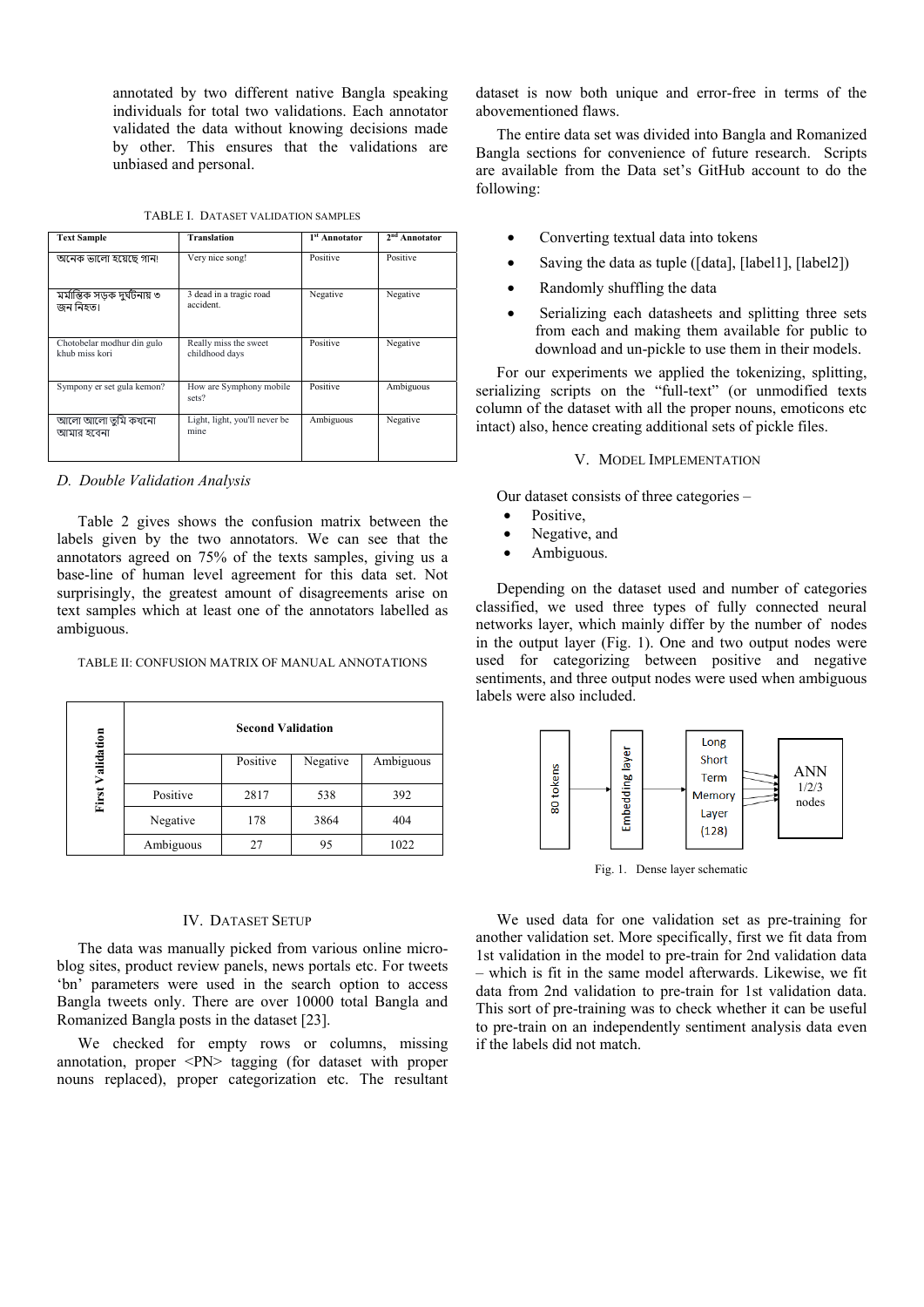## VI. EXPERIMENTS

## *A. Datase Preparation*

Our model is based on Recurrent Neural Networks (RNN) – more specifically we used LSTM neural network. We used Keras' model-level library since it has all the required features to help us develop our deep learning model. We used Theano as the back-end for Keras. All our models are Keras Sequential models. First layer of the Sequential model is the Embedding layer. We used Embedding layer to implement the word to vector representation for the words in our dataset. We a *max\_features* parameter as the input dimension argument for embedding layer. It signifies the total number of unique tokens returned by the tokenizer, which in turn means that max\_features is also the vocabulary size (*input\_dim*). The second layer is Long Short Term Memory (LSTM) with an internal state of 128 dimensions. The third is a fully connected layer with different activations for classification purposes.

In our experiments, the last layer has 1, 2 and 3 nodes, depending on the classification regime attempted. When attempting to classify only positive and negative sentiment, which are represented by 1 and 0 respectively, the final fully connected layer has been configured with 1 and 2 neurons. When a single neuron is used, the loss function employed was binary-cross-entropy. When 2 neurons were used, we used categorical-cross-entropy instead. With the inclusion of ambiguous labels, the number of classes increase to 3, for which we used 3 neurons with a softmax activation in the last layer. The loss function employed in this case was categoricalcross-entropy.

Even in this simply configuration, the number of parameters of the network is quite high and it is possible to easily overfit such models. To avoid this we used Dropout [24] rates of 20% between the Embedding and LSTM layer at training time..

#### *B. Experiment model label tags*

There are actually 36 unique experiments using the same LSTM model, depending on the dataset used, processing of texts, loss function used, processing of labels (annotations on data), and *input dim* value for Embedding layer. However, it turns into a total of 72 experiments – one half of experiments where label  $1$  ( $1<sup>st</sup>$  validation) is used for pre-training, and the other half where label 2  $(2<sup>nd</sup>$  validation) is used for pretraining. Following are the tags used in experiments and what they actually mean.

• Tags used for different types of dataset –

| <b>Dataset Type</b>                 | Tag used in experimental labels |
|-------------------------------------|---------------------------------|
| Bangla and Romanized Bangla (total) | <b>BR RT</b>                    |
| Bangla (only)                       | Bangla                          |
| Romanized Bangla (only)             | RB                              |

• Tags used depending on processing of texts/posts –

| <b>Processing of texts</b>                               | Tag used in experimental labels |
|----------------------------------------------------------|---------------------------------|
| $\langle P N \rangle$ removed and other<br>modifications | PN                              |
| Full texts (no modification)                             |                                 |

• Tags used based on loss function –

| <b>Loss function used</b> | Tag used in experimental labels |
|---------------------------|---------------------------------|
| Binary crossentropy       | hın                             |
| Categorical crossentropy  | cat                             |

Tags used based on Annotation data modification-

| <b>Annotation data modification</b>                                | Tag used in experimental labels |
|--------------------------------------------------------------------|---------------------------------|
| Annotation value of 'A' removed<br>(label along with data removed) | ra                              |
| Annotations value of 'A' converted to                              | ato <sub>2</sub>                |

Tags used based on different type of max\_features applied -

| Max features type                                                                         | Tag used in experimental<br>labels |
|-------------------------------------------------------------------------------------------|------------------------------------|
| Non-fixed, ranging from $20,000 \sim$<br>40,000 depending on the dataset type<br>and size |                                    |
| Value fixed at 500                                                                        |                                    |

#### VII. RESULTS AND DISCUSSION

Highest accuracy was attained by Bangla dataset with categorical crossentropy loss, modified text, Ambiguous removed and non-fixed max\_features, with 78% of accuracy – which is 28% more than chance for two category dataset. However, this experiment on BRBT dataset with categorical loss, modified text, ambiguous converted to 2, has a low accuracy score of 55% but for a three category it scores 22% more than chance (33%). Therefore, it is clear that most of experiment sets (dataset-wise, or PN-FT tag-wise, or loss function-wise, and label category-wise) scored above chance. However, none of the experiments with fixed max\_features (vocabulary size for Embedding layer) scored well compared to the non-fixed variants.



Fig. 2. loss-val\_loss graph for bangla\_cat\_PN\_ra\_1 (2nd validation)